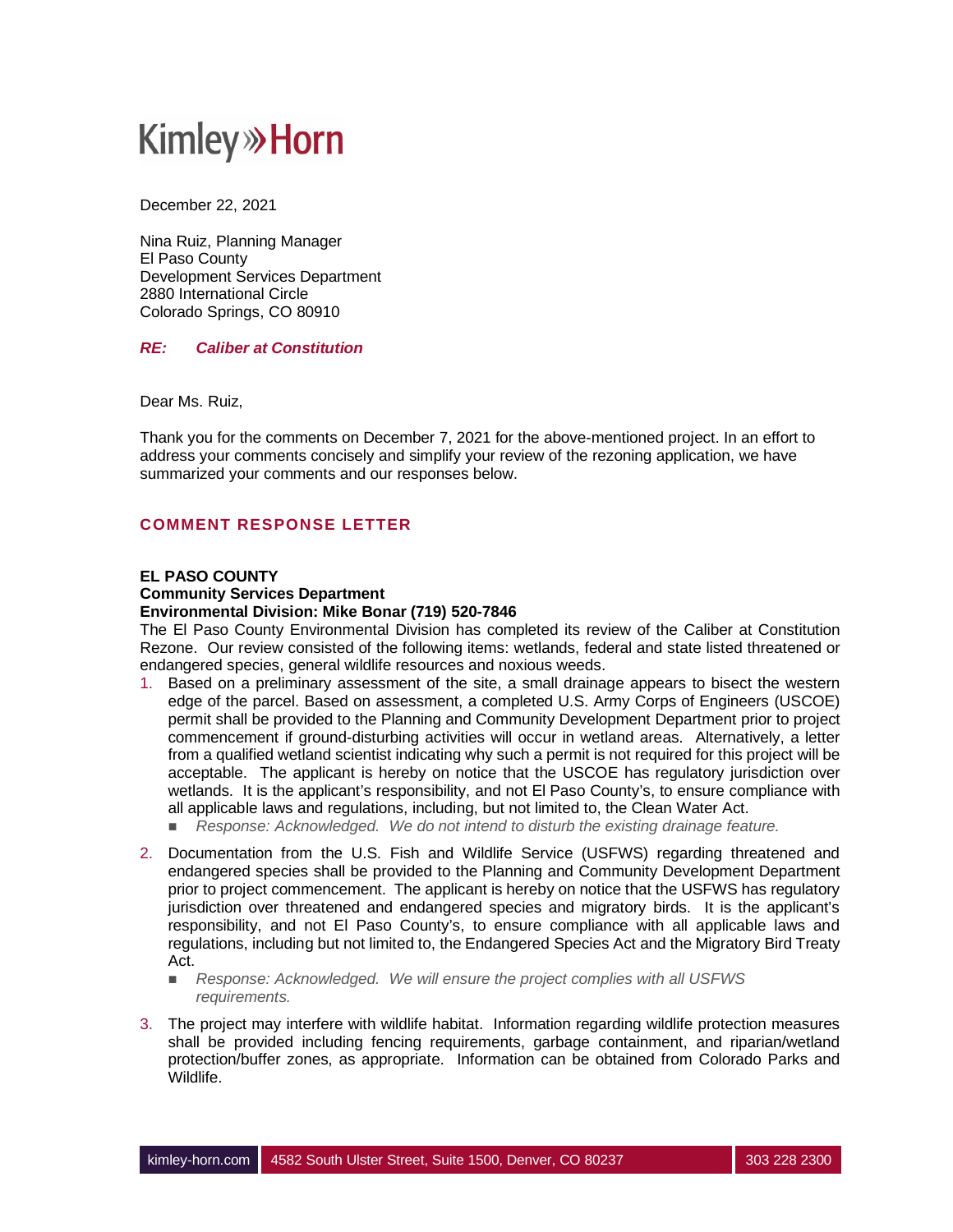# **Kimley»Horn**

- **n** *Response: Acknowledged. We will ensure the project complies with all Colorado Parks and Wildlife requirements.*
- 4. It is the applicant's responsibility, and not El Paso County's, to ensure compliance with all applicable laws and regulations, including but not limited to the Colorado Noxious Weed Act and the El Paso County Weed Management Plan.
	- n *Response: Acknowledged. We will ensure the project complies with the Colorado Noxious Weed Act and the El Paso County Weed Management Plan.*

It is strongly recommended that the applicant obtain the necessary approvals from all federal, state and county agencies as a part of their planning process.

## **EL PASO COUNTY PARKS DEPARTMENT Community Services Department**

#### **Landscape Architect, Greg Stachon GregStachon@elpasoco.com**

1. The Community Services Department has reviewed the Caliber at Constitution Rezone application and is providing the following preliminary comments on behalf of El Paso County Parks.

This is a request by The Garrett Companies on behalf of Feathergrass Investments LLC to rezone the subject property from CS CAD-O to RM-30. The proposed development is located at the southwest corner of Constitution Ave. and Marksheffel Road. The applicant intends to develop 226 multifamily unit in two buildings on the 12.26 acre site. The proposed development would include a clubhouse, amenity spaces, and a combination of attached and detached garages.

The El Paso County Parks Master Plan (2013) identifies the proposed Marksheffel Road Bicycle Route directly to the east of the tract. This route will be accommodated within existing public right of way and will not impact the development. The City of Colorado Springs' Rock Island Trail is located approximately 0.25 mile west of the site, at a location where the trail crosses Constitution Avenue, while another proposed City of Colorado Springs trail is located immediately north of the project site. The project is not located within any Candidate Open Space.

Park fees will be calculated upon future submittal of final plat(s). Furthermore, staff recommends that the applicant consult with the City of Colorado Springs Parks and Recreation Department, since the City is actively working on proposed trail connections in this area.

**n** *Response: Acknowledged. We will contact the City of Colorado Springs Parks and Recreation Department regarding any proposed trail connection in the area.*

#### **COLORADO SPRINGS AIRPORT ADVISORY COMMISSION MEETING Staff Recommendation/Conditions of Approval** *Subject to Airport Advisory Commission Action*

*Airport staff recommends no objection with the following conditions:*

- 1. Avigation Easement: An avigation easement is requested or provide proof of previous recording (book/page or reception number).
	- n *Response: An avigation easement was previous recorded, Book 5497 at Page 502.*
- 2. Airport Acknowledgement: Upon accepting residency within Caliber at Constitution, all adult residents and occupants shall be required to sign a notice in which the tenant acknowledges that Caliber at Constitution lies within an Airport Overlay Zone and is located less than 4 miles from Colorado Springs Municipal Airport and may, at times (24 hours per day), experience noise and other activities and operations associated with aircraft and the Airport.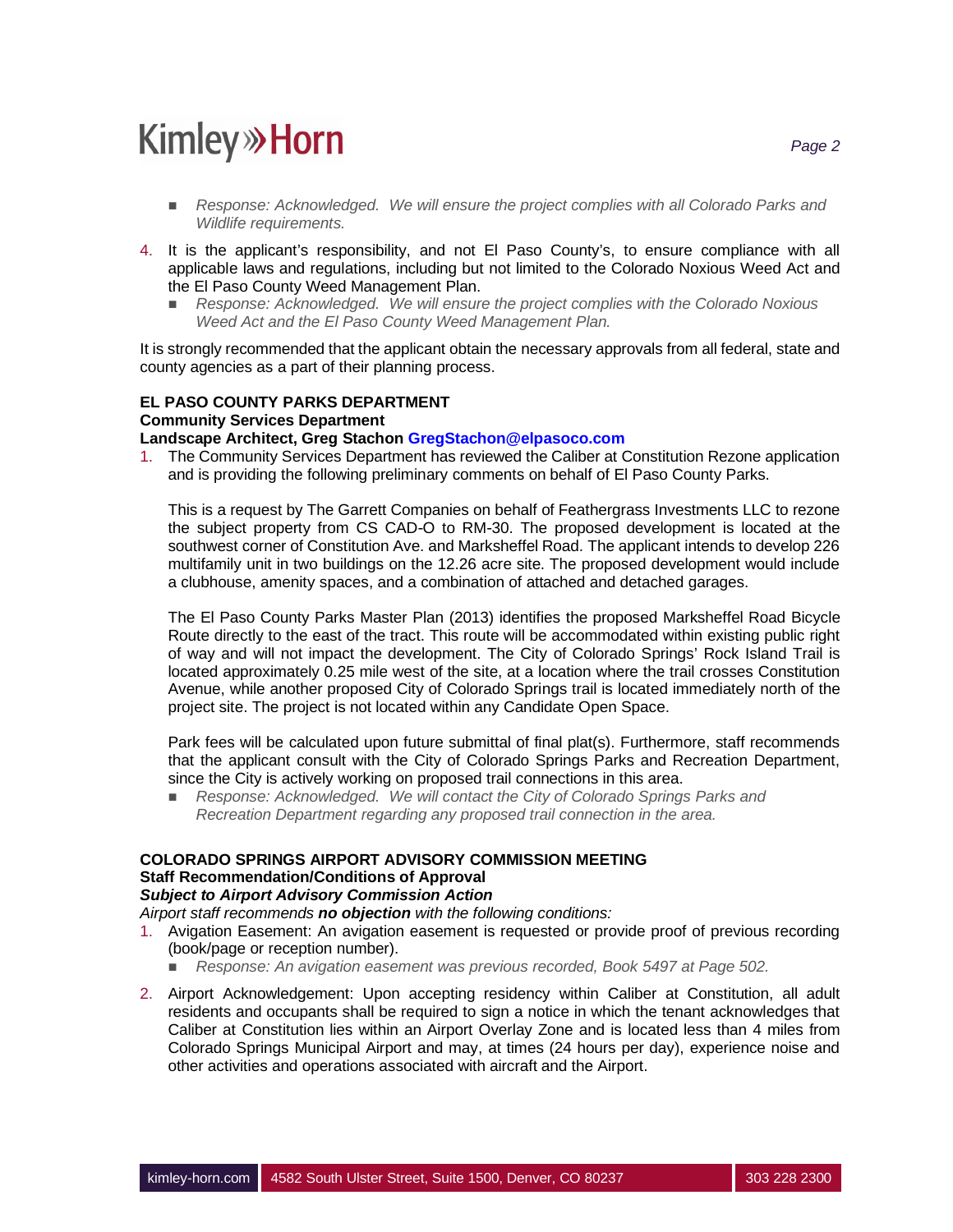# **Kimley»Horn**

- *Response: Acknowledged.*
- 3. Noise: Although it appears that the property will be located outside of the 65 DNL noise contour, future development and its occupants may be impacted by noise caused by aircraft arriving to and departing from the Colorado Springs Airport. The developer should engage with airport staff for potential noise mitigation measures/construction materials and craft noise notification strategies for residents.
	- *Response: Acknowledged. We will contact airport staff regarding potential mitigation measures strategies.*
- 4. FAA 7460-1: Based on elevation data and distance to runway, the applicant will need to file Federal Aviation Administration (FAA) Form 7460-1 "Notice of Proposed Construction or Alteration" for any new vertical development at this site, including temporary construction equipment, and provide FAA documentation to the Airport before the commencement of construction activities; FAA's website (https://oeaaa.faa.gov/oeaaa/external/portal.jsp).
	- *Response: Acknowledged. We will file the required FAA Form 7460-1 as necessary.*

## **AGENCY REVIEW COMMENTS**

#### **Project Manager, Nina Ruiz (719) 520-6313 NinaRuiz@elpasoco.com PCD Engineering Division**

- 1. Review 1 comments on the following documents have been uploaded: -Traffic Study
	- n *Response: Acknowledged. Refer to separate document for KHA responses.*

### **PCD Project Manager**

- 1. I am not clear that the title commitment is picking up the recorded SIA, Pond Agreement, plat and PUDSP. Please have title commitment verify exceptions for accuracy.
	- n *Response: Acknowledged, additional documents have been recently recorded. An updated title commitment in included with the resubmittal.*
- 2. Letter of intent was very thorough -Thank you.
	- *Response: You're welcome.*

### **Pikes Peak Regional Building Department**

- 1. Enumerations has no comment at this time regarding the rezone.
	- **Response: Thank you.**

### **Colorado Springs Public Works**

- 1. Engineering Development Review has no comments on this item.
- **Response: Thank you.**

### **Cherokee Metro District**

- 1. No Comment
	- **Response: Thank you.**

## **Colorado Springs Public Works**

- 1. Traffic Engineering has no comments on this item.
	- **Response: Thank you.**

### **Colorado Springs Airport Advisory Commission**

- 1. Attached is the land use summary with comments that was reviewed at the Airport Advisory Commission meeting with no objections.
	- n *Response: Acknowledged. Refer to responses above.*

### **Colorado Springs Utilities, Dev, Svc. (includes water resources)**